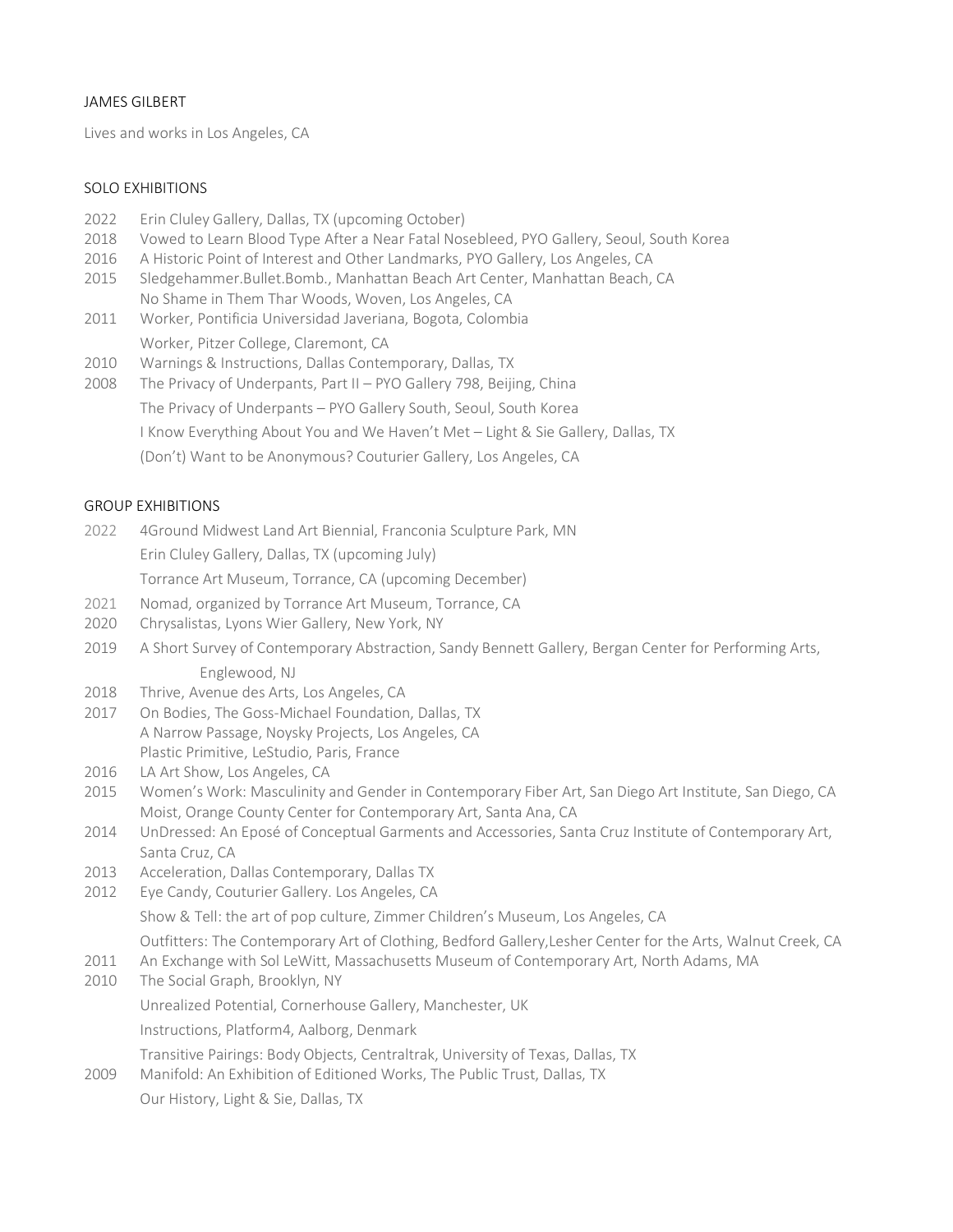Tigersprung: Obscure Couture in the Now-Time, The McKinney Avenue Contemporary, Dallas, TX We Are Here, PYO Gallery, Los Angeles, CA What's the Matter with Mommy, The Hangover, curated by Shana nys Damdrot, Phantom Gallery, Los Angeles, CA

- 2009 Heaven and Hell, Christie's, Beverly Hills, CA
- 2008 Aqua, Light & Sie, Miami, FL Gracias a la Vida, Couturier Gallery, Los Angeles, CA What's the Matter With Mommy, curated by Shana nys Dambrot, Salon Oblique, Los Angeles, CA Gastronomia | erótica y estimulante, The McKinney Avenue Contemporary, Dallas, TX Heaven, Christies, Beverly Hills, CA Los Angeles Art Fair, Couturier Gallery, Los Angeles, CA
- 2007 Present Art XIV A Small Show of Small Works, Couturier Gallery, Los Angeles, CA

### PERFORMANCES

- 2013 Acceleration, Dallas Contemporary, Dallas, TX
- 2010 Privacy is Dead Because We Said So, Museum of Contemporary Art Santa Barbara, CA

#### **RESIDENCIES**

- 2019 University of British Columbia, Okanagan Campus
- 2018 University of British Columbia, Okanagan Campus
- 2012 Bemis Center for Contemporary Art, Omaha, NE
- 2011 Pitzer College, Claremont, CA
- 2009-10Centraltrak: The University of Texas at Dallas Artists Residency, Dallas TX

#### AWARDS

- 2021 Center for Cultural Innovation Quick Grant, Los Angeles/San Francisco
- 2014 Metro, Los Angeles County Metropolitan Transportation Authority, Los Angeles, CA
- 2012 Ruth and Harold Chenven Foundation Grant, New York, NY
- 2010 City of Los Angeles Department of Cultural Affairs Cultural Exchange International Grant
- 2009 The Danish Arts Council, International Artist Grant

## ARTIST LECTURES

- 2015 Manhattan Beach Art Center, Manhattan Beach, CA
- 2012 Bemis Center for Contemporary Art, Omaha, NE

Bedford Gallery, Lesher Center for the Arts, Walnut Creek, CA

- Southern Methodist University, Dallas, TX
- 2011 Pitzer College, Claremont, CA
- 2010 Sundays With Andy: Andy Warhol: The Last Decade, Modern Art Museum of Forth Worth, Fort Worth, TX Dallas Contemporary, Dallas, TX
- 2009 Dallas Contemporary, Dallas, TX Mount Saint Mary's, College, Los Angeles, CA
- 2009 Light & Sie, Dallas, TX Couturier Gallery, Los Angeles, CA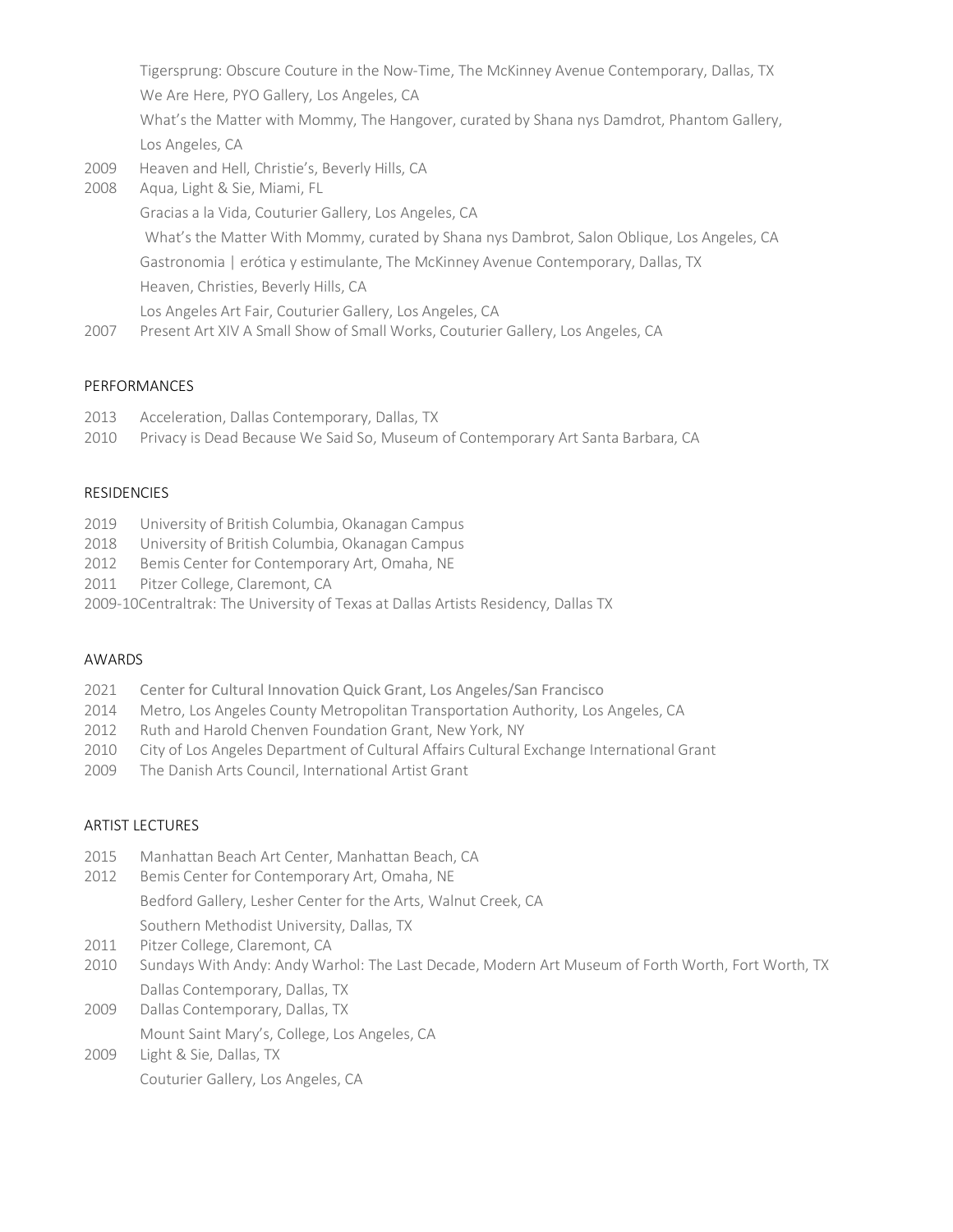#### SELECTED BIBLIOGRAPHY/PRESS

"Meet James Gilbert/Sculptor & Installation Artist" ShoutoutLA.com, August 24, 2020 Bahadur, Tulika, "Natural Disasters, The Destruction of Heritage: Installations by James Gilbert," OnArtandAesthetics.com, August 30, 2017

"Tweeted, Googled, Inappropriately Touched - James Gilbert, Artist to Watch/Visual Artist," NakidMagazine.com, June 28, 2016

Goldman, Edward, "Art of War and Peace," Art Talk, KCRW, kcrw.com, November 25, 2015

Selected Bibliography/Press continued

Wyszpolski, Bondo, "Protective Devices," Easy Reader, November 19, 2015, Vol.XLVI-No.16, p.21,24

Barton, Dave, "OCCCA Get's Moist," OC Weekly, June 25, 2015

Solis, Chenoa, "Chenoa Solis Interviews Saatchi Online Artist James Gilbert in LA,"Saatchi Online Magazine, April 1, 2011 Terranova, Charissa, "James Gilbert," Sculpture Magazine, March 2001, Vol. 30, No. 2, p. 70-71

Michno, Christopher, "James Gilbert and Jennifer Vanderpool," Artillery, March/April, 2011, Vol. 5 Issue 4

Woods, Wes, "Pitzer College exhibit showcases different themes," Inland Valley Dailey Bulletin, March 23, 2011

Cuevas, Steven, "Art exhibit at Pitzer College immerses visitors in a virtual sweatshop," KPCC, www.scpr.org, February 15. 2011

Widdick, Richard, "Worker," exhibition essay, Lenzner Gallery, Pitzer Art Galleries, January 27–March 25, 2011

Mills, Ted, "Full Exposure," Santa Barbara Independent, August 27–September 2, 2010, p. 45

Odom, Michael, "James Gilbert," Artforum, v. XLVII, NO. 10, Summer 2010, p.359-360

Terranova, Charissa, PhD "Orange Alert: Fashion, Frivolity in the Age of Terror" exhibition catalogue, Dallas Contemporary, Dallas, TX

Gleeson, Scott, "James Gilbert: Padding the Walls of the Labyrinth," www,ovac-ok.org

Terranova, Charissa, PhD "James Gilbert Warnings & Instructions" A+C Magazine, March 2010, p. 26

Simek, Peter "The Modern Problems of the Dallas Contemporary," D Magazine, March 2010

Arbery, Joan, "Melrose Place for Artists," D Magazine, February 2010 p. 57-58

Carter, Steve, "The New Iconoclasts," Dallas Modern Luxury, December 2009 p. 54-58

Nys Dambrot, Shana, Daily Dose Pick: James Gilbert, August 19, 2009, www.flavorwire.com

Terranova, Charissa, PhD "Celebrity Dread: Angst, Fame and the End of Privacy in the Work of James Gilbert,"

exhibition catalogue, PYO Gallery South, Seoul, South Korea

Sparling, Gretchen, "High-Style Hideout," Dallas Child, December 29, 2008

Terranova, Charissa, PhD "Privacy is a Perishable Commodity at Light & Sie," review, The Dallas Morning News, July 7, 2008, 1E, 4E

Ingram, Kaitlin, "Stalking Art, Gilbert Doesn't Know Us, But We're Watching His Work," Dallas Observer, June 22-28, 2008

Tellez, Lesley, "James Gilbert Talks Art, Underwear," Quick, The Dallas Morning News, June 11, 2008 Quandri, Stephanie, "James Gilbert: Fashionable Art, " Front Burner, Dmagazine.com, June 4, 2008 Sheeler, Jason, "Meet the Artist," FDluxe, The Dallas Morning News, June 2008, p. 6